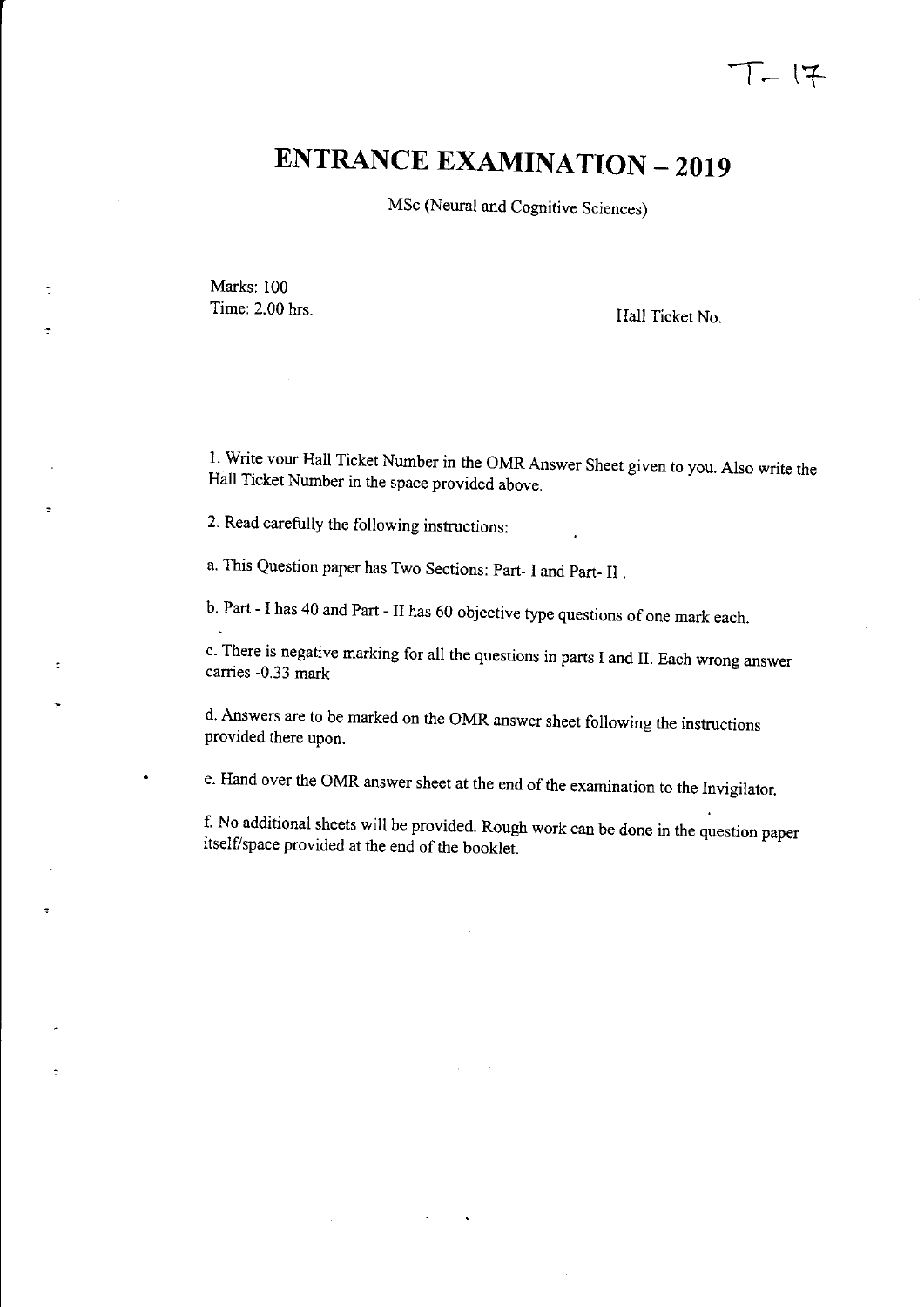# Part A **General Aptitude**

I. The sum of the deviations about the mean is always:

- A) Zero
- B) Positive
- C) Negative
- 0) Variance

2. A test of statistical significance indicates how confident the researcher is about:

- A) The inter-coder reliability of their structured interview schedule
- B) Their experimental design
- C) Understanding the difference between bivariate and multivariate analysis
- 0) Generalizing their findings from the sample to the population

3. An operational definition is:

- A) One that bears no relation to the underlying concept
- B) An abstract, theoretical definition of a concept
- C) A definition of a concept in terms of specific, empirical measures
- D) None of the above

4. What is an outlier?

- A) A type of variable that cannot be quantified
- B) A type of variable that can't be defined
- C) A score that is left out of the analysis because of missing data
- 0) An extreme value at either end of a distribution

5. If there were a perfect positive correlation between two interval/ratio variables, the Pearson's r test would give a correlation coefficient of:

.L

- A) 0
- B) -1
- $C$ ) +1
- $D) +2$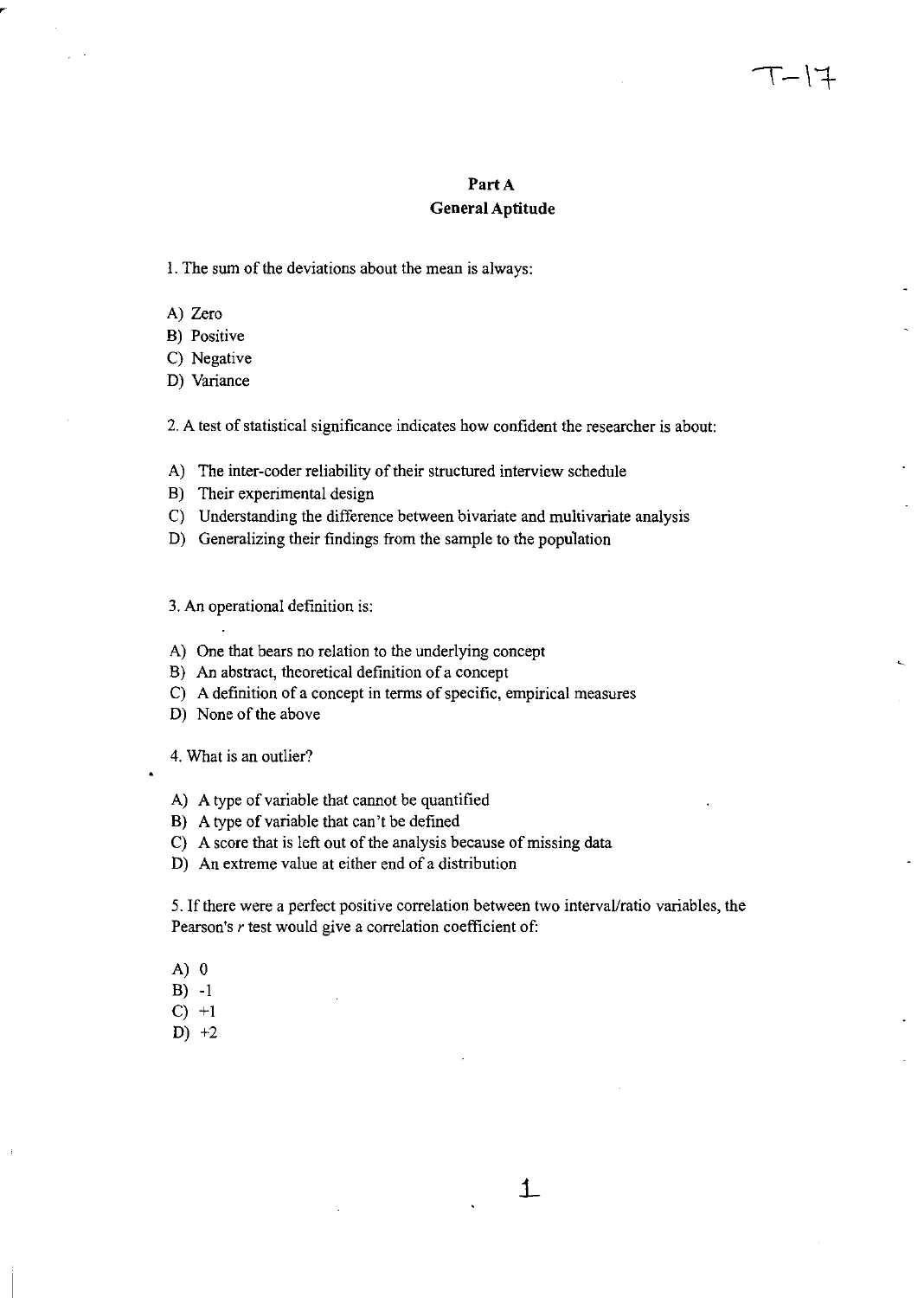6. The average age of a group of 5 students was 10. The average age increased by 4 years when 2 new students joined the group. What is the average age of the two new students who joined the group?

- A) 15
- B) 20
- C) 22
- D) 24

7. In an equation,  $\sqrt{96} \div \sqrt{k} = 2\sqrt{6}$ ; what value of k will satisfy the equation?

- A) 2
- B) 4
- C) 6

 $\ddot{\phantom{a}}$ 

D) 8

8. Marathon is to race as hibernation is to

- A) Winter
- B) Bear
- C) Dream
- D) Sleep

9. All mangoes are yellow in colour. No yellow-coloured things are cheap

## Conclusions:

- I. All mangoes are cheap
- II. Yellow-coloured mangoes are not cheap
- A) Only conclusion I follows
- B) Only conclusion II follows

C) Both I and II follow

D) Neither I and II follow

10. A man said to a lady, "The son of your only brother is the brother of my wife". What is the lady to the man:

A) Mother

B) Sister

C) Sister of father-in-law

 $2$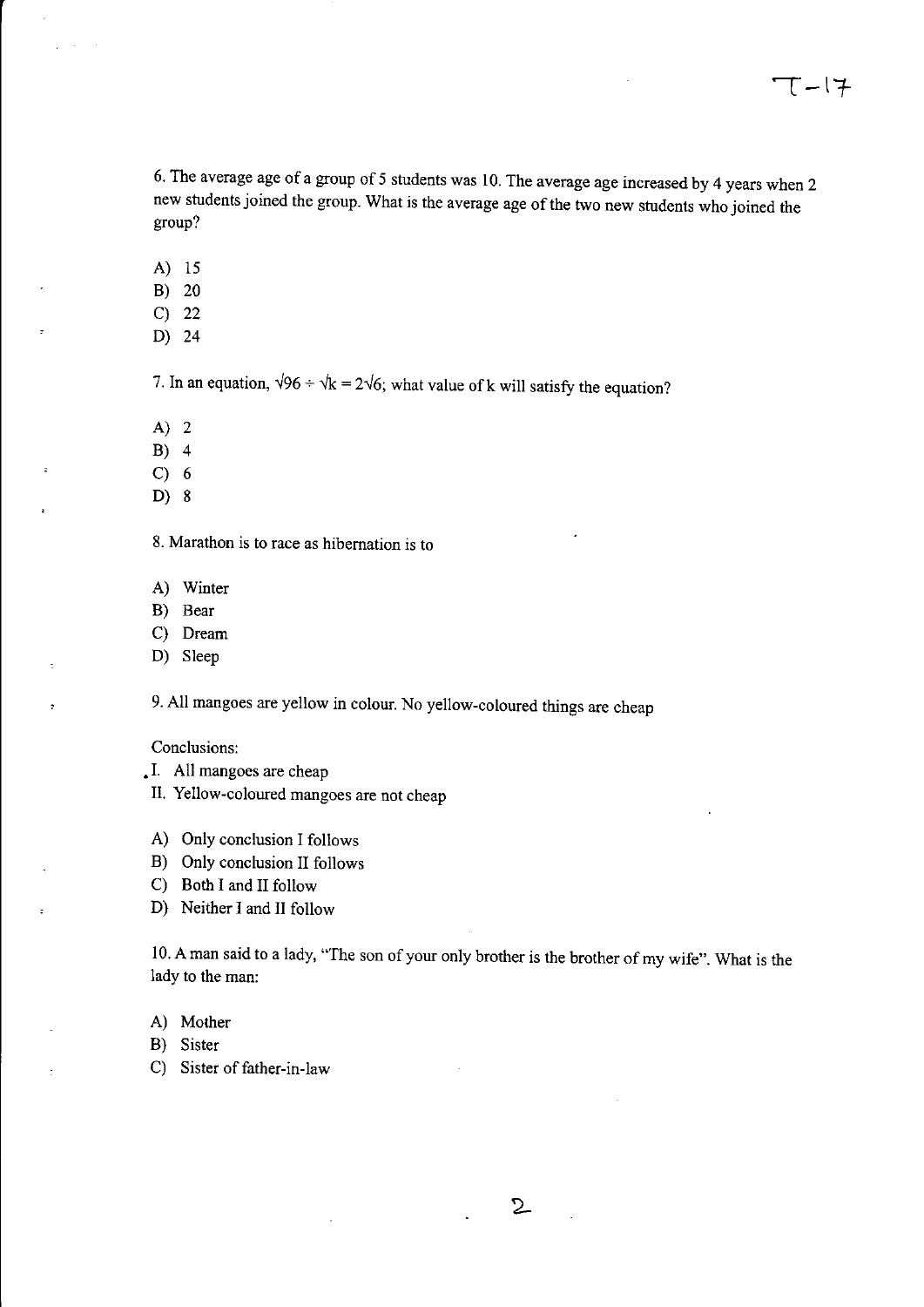#### D) Maternal aunt

11. A chord of a circle of radius 2cm is 1cm away from the center. What is the length of the chord?

A)  $\sqrt{3}$  cm B)  $2\sqrt{5}$  cm C)  $2\sqrt{3}$  cm D)  $\sqrt{5}$  cm

12. Which point lies to the left, bottom side of the line  $x+y=2$ ?

A) (1,1) B) (0.2,1.75) C) (2,0.1) D) None of the above

13. Decimal system representation for the number 201 in ternary number system is:

A) 57 l, B) 19  $C$ ) 7 D) None of the above

14. What is the correct order to make this a correct sentence in English:

He was ordered to go up to the dias and sing a melodious song. to go up to the dais he was requested a melodious song P A) RQPS B) RQSP C) QRPS D) QPSR Q R and sing S

IS. Which is the correct pair that fills the blanks in the order the blank appears?

3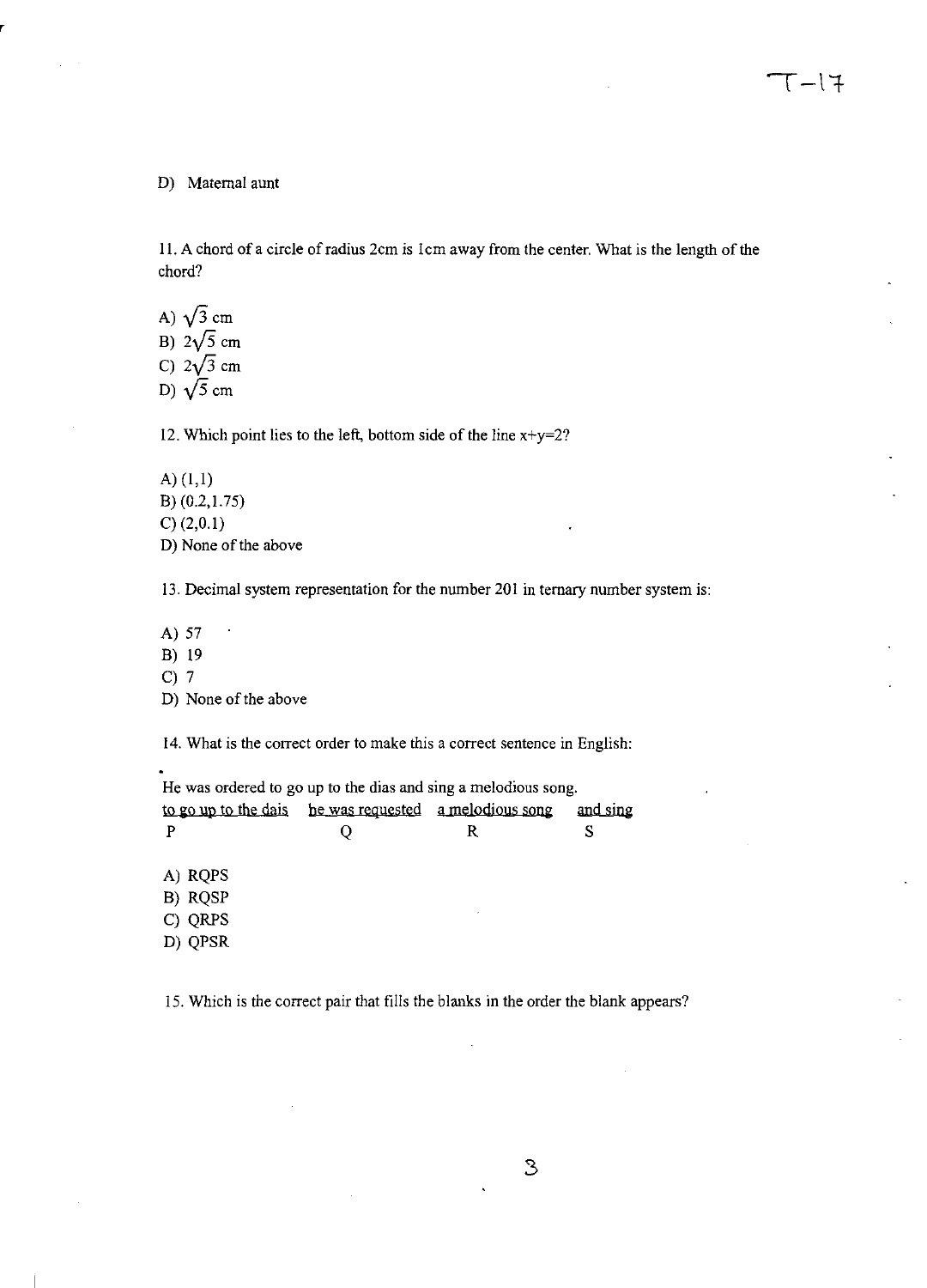It is \_\_\_\_\_\_ that so many portrait paintings hang in the art museums, since the subject matter dictate a status closer to the family photograph albums than to high art. Perhaps it is the artistic skill with which the portraits are painted that \_\_\_\_\_ their presence in art museums.

A) understandable, justifies B) understandable, challenges C) surprising, justifies

0) surprising, challenges

16. **If** a, b, c, d, p, q, r, s, t are angles as indicated and the two horizontal lines are parallel to each other, what is  $a+2c-q+r$ 

d

 $A)0$ B) 270+a C) 360-b 0) 180-a

$$
17. \sqrt{\frac{8^{10} + 4^{10}}{8^4 + 4^{11}}} = ?
$$

A)  $2^4$  $B)2$ C) 32  $D)/\sqrt{8}$ 

18. The painter Peter Brandon never dated his works, and their chronology is only now beginning to take shape in the critical literature. A recent dating of a Brandon self-portrait to 1930 is surely wrong. Brandon was 63 years old in 1930, yet the painting shows a young, dark-haired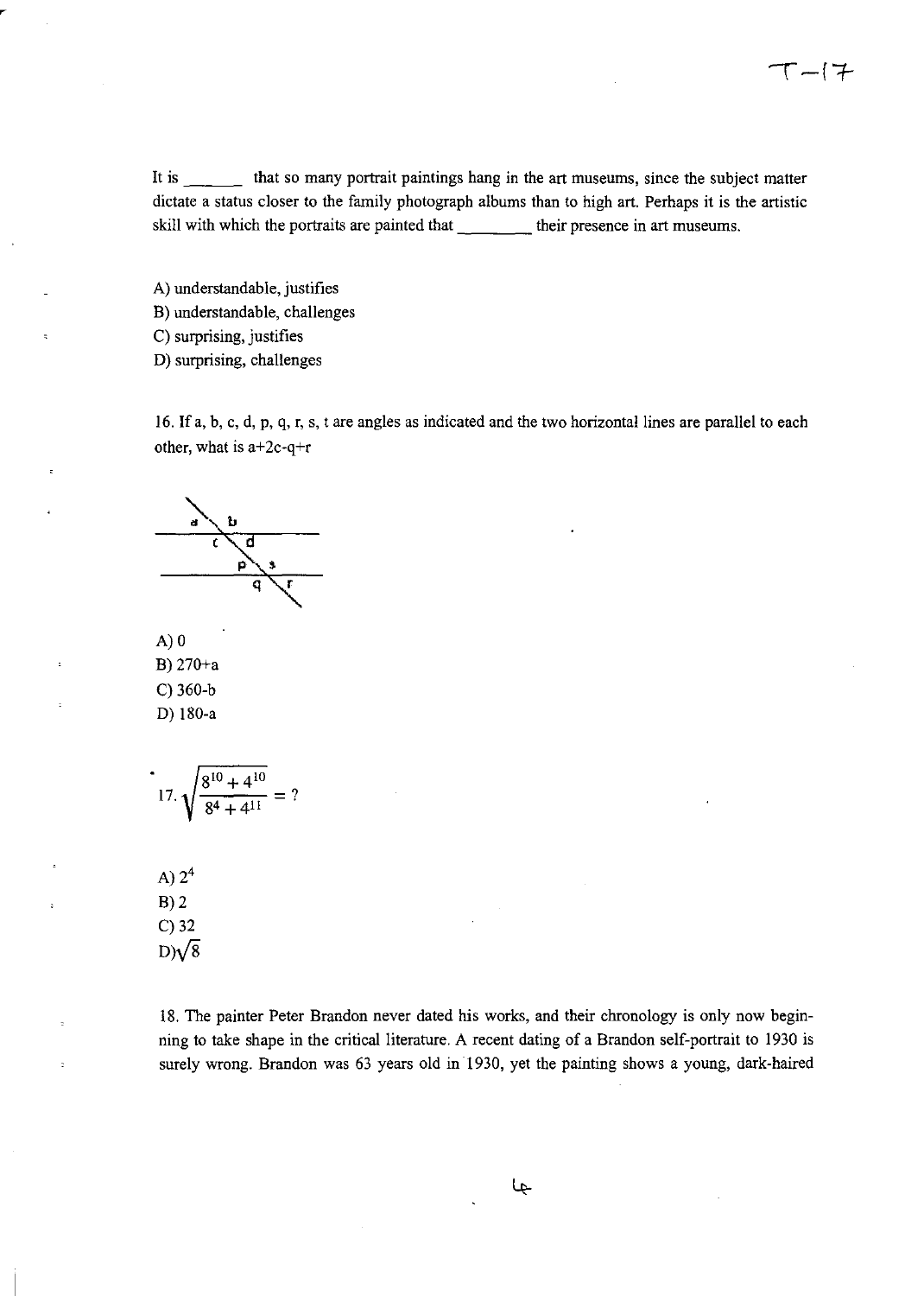man-obviously Brandon, but clearly not a man of 63.

Which of the following, if justifiably assumed, allows the conclusion to be properly drawn?

A) There is no securely dated self-portrait of Brandon that he painted when he was significantly younger than 63.

B) Brandon at age 63 would not have portrayed himself in a painting as he had looked when he was a young man.

C) Brandon painted several self-portraits that showed him as a man past the age of 60.

0) In refraining from dating his works, Brandon intended to steer critical discussion of them away from considerations of chronology.

19. What is the probability of getting two heads if you throw two coins?

A) 0.25

B) 0.4

C) 0.5

0) 0.2

20. Which is the correct pair that fills the blanks in the order the blank appears?

Rock music has often been credited with (or decried for) containing messages, purportedly to influence the minds of \_\_\_\_\_ listeners.

.A) subliminal, unsuspecting B) subliminal, covert

C) criminal, preordained

0) criminal, covert

21. An airplane when 900 m high passes vertically above another airplane at an instant when their angles of elevation at same observing point are 60° and 45° respectively. Approximately, how many meters higher is the one than the other? (Use  $\sqrt{2}$ = 1.414,  $\sqrt{3}$ = 1.732,  $\sqrt{5}$ = 2.236)

A) 381 m B) 169 m C) 211 m 0) 269 m

క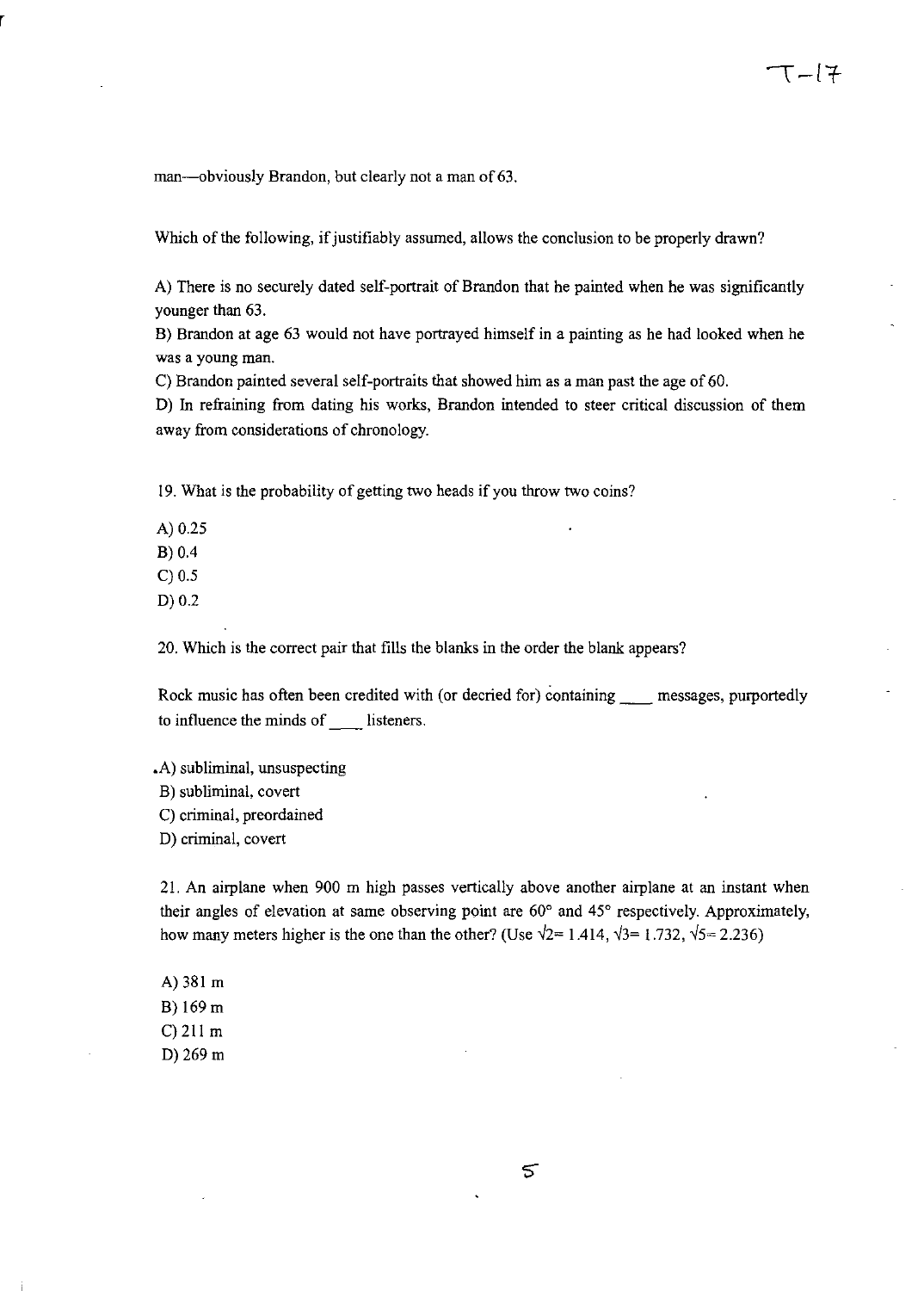22. One card is randomly drawn from a pack of 52 cards. What is the probability that the card drawn is a face card (Jack, Queen or King)?

A)l/13 B) 2/13 C) 3/13 D) 4/13

23. The captain of a cricket team of 11 members is 26 years old and the wicket keeper is 3 years older. If the ages of these two are excluded, the average age of the remaining players is one year less than the average age of the whole team. Find out the average age of the team.

A) 20 years

B) 21 years

C) 23 years

D) 24 years

24. Synonym of EMBEZZLE is:

A) Clear

B) Misappropriate

C) Remunerate

D) Balance

25. Synonym of STRINGENT is:

A) Rigorous

B) Dry

C) Strained

D) Shrill

26. Choose the one word which can be substituted for "That which cannot be corrected":

A) Unintelligible

B) Indelible

C) Illegible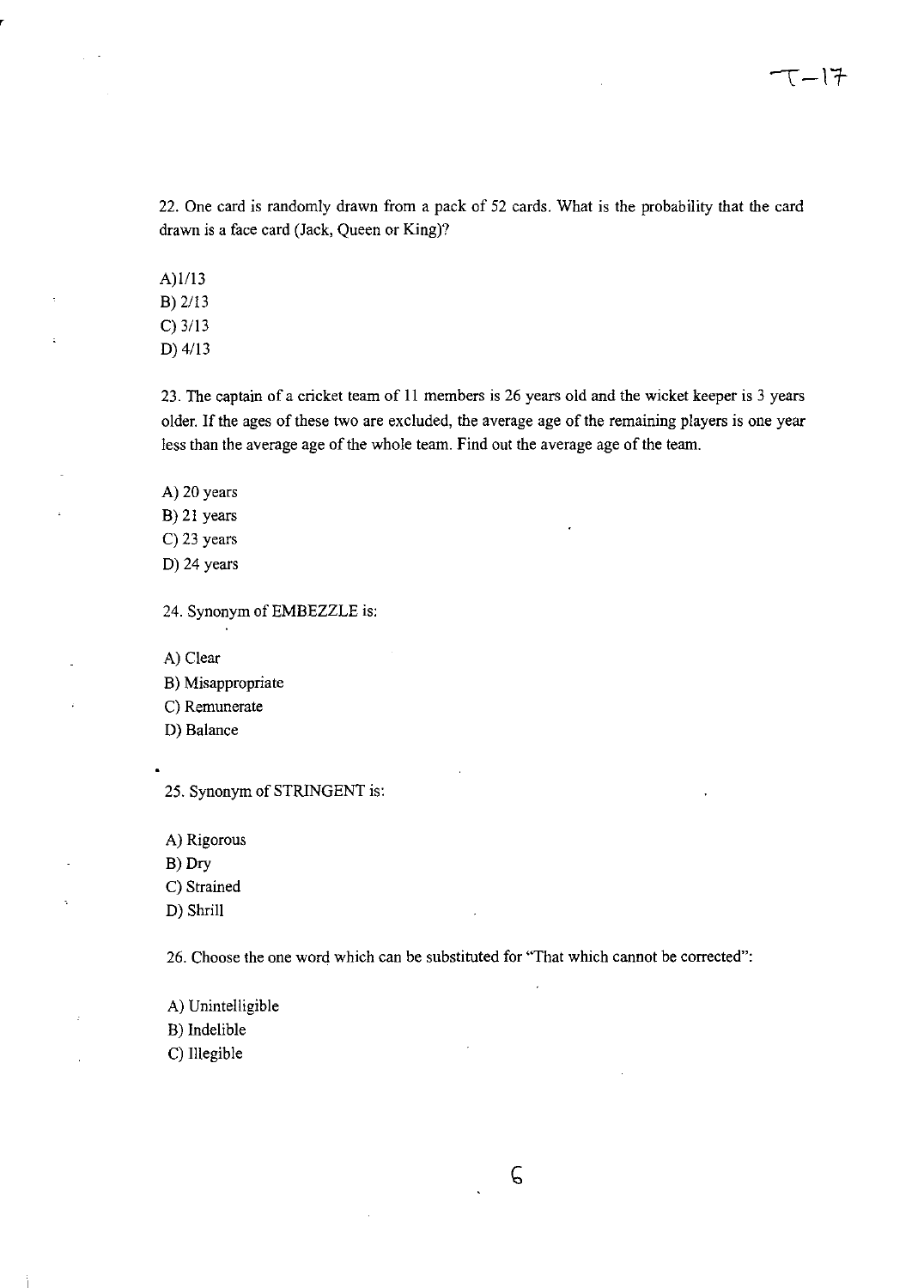# D) Incorrigible

Refer to the data below and answer the questions that follow (27-30).

P, Q, R, S, T, U and V are tbe seven members of a family. There are two married couple and two children in the 3<sup>rd</sup> generation.

 $7$ 

V is Q's mother. S is T's mother. U is R's son Q is T's Aunt.

27. IfR is Q's husband, how is U related to T?

- A) Brother
- B) Sister
- C) Cousin
- D) Cannot be determined

28. IfP is 'V's son, how is P related to U?

- A) Uncle
- B) Father
- C) Cousin
- D) Brotber

29. Who is T's fatber?

A)Q

- B)P
- C)R
- D) V

30. How is S related to Q?

A) Sister

B) Sister-in-law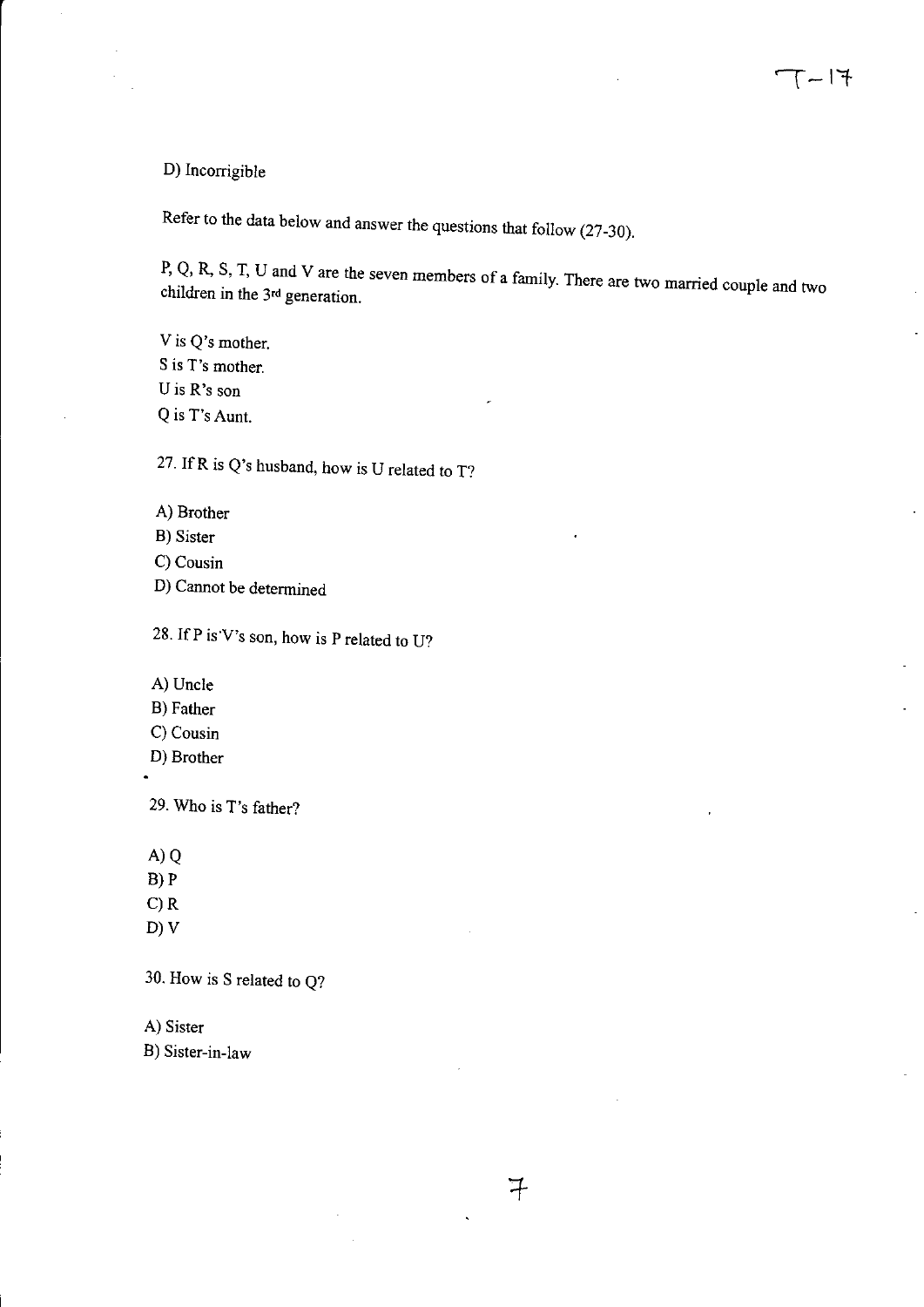C) Mother D) Aunt

31. Some trees are branches Some branches are seeds

Statement I: Some trees are not seeds Statement II: Some seeds are not branches

A) Only I follows B) Only II follows C) Both I and II follows D) Neither I nor II follows

32. Find the missing one: ED : HG :: RQ : ?

A)UT B)VM C) UQ D) UP

33. A family consists of six members P, Q, R, X, Y and Z. P and R are married couple. Q is the son of R but R is not the mother of Q. Y is the brother of R. X is the daughter of P. Z is the brother of P. .

 $T-17$ 

How many female members are there in the family?

A) One

B) Two

C) Three

D) Four

34. Find out the alternative that will replace the question mark.

Ulterior: Expressed: Radiant: ?

A) Dull

8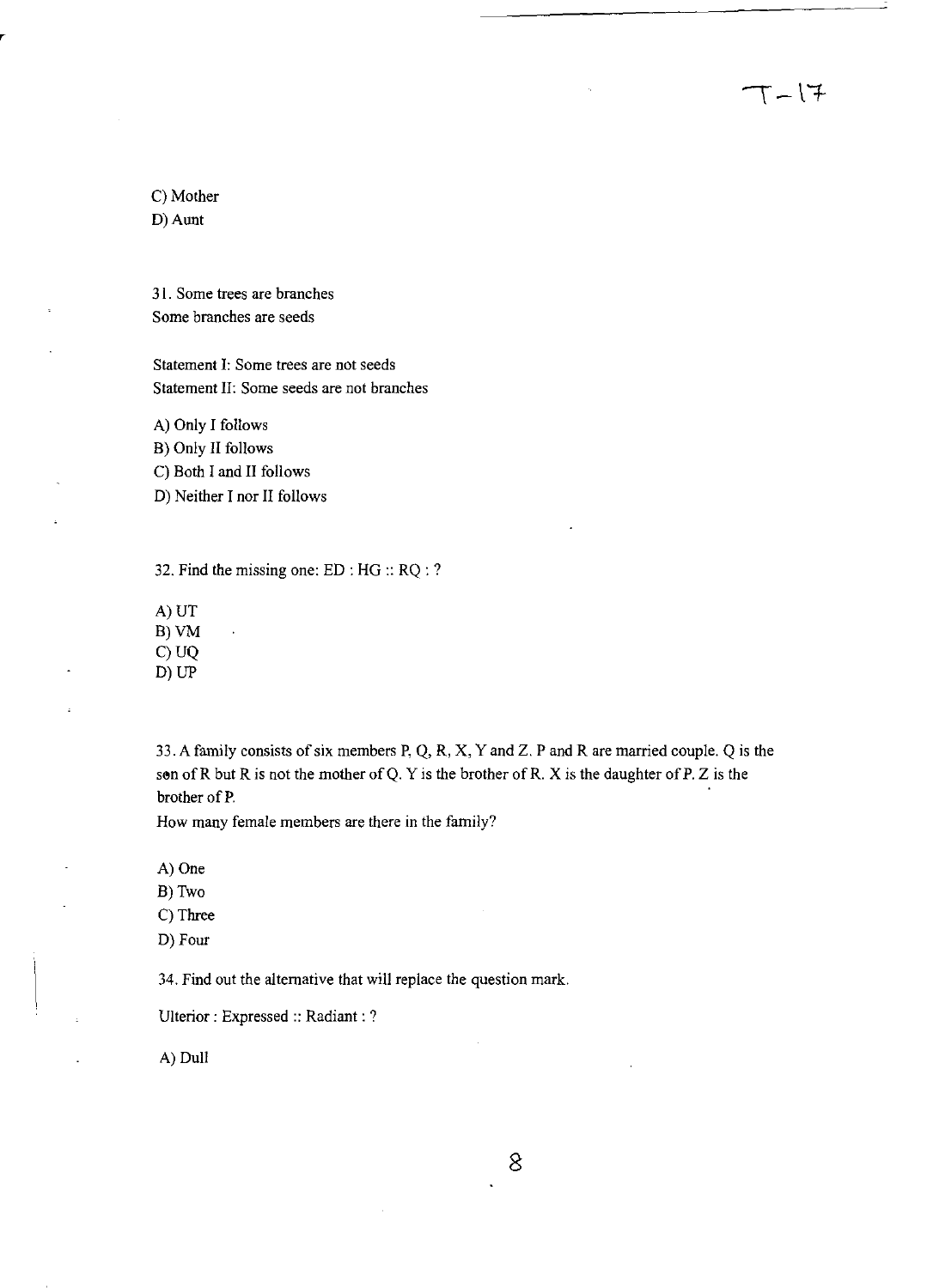$T-17$ 

B) Warlike C) Jovial D) Revengeful

35. IfCONTRlBUTE is written as ETBUIRNTOC, which letter will be in the sixth place when counted from the left if POPULARISE is written in that code?

 $\overline{P}$ 

A)L B)A C)I

D)R

36. Find out the alternative that will replace the question mark.

Whale: calf:: Toad: ?

A) Foal B) Tadpole C) Fawn D) Peachick

37. Find out the alternative which will replace the question mark.

Cruelty: Tyranny:: Absurd: ?

A) Ridiculous B) Compassionate C) Avoidable D) Affluent

38. Find the odd one out.

A) Hypothesis B) Assumption C) Observation D) Experiment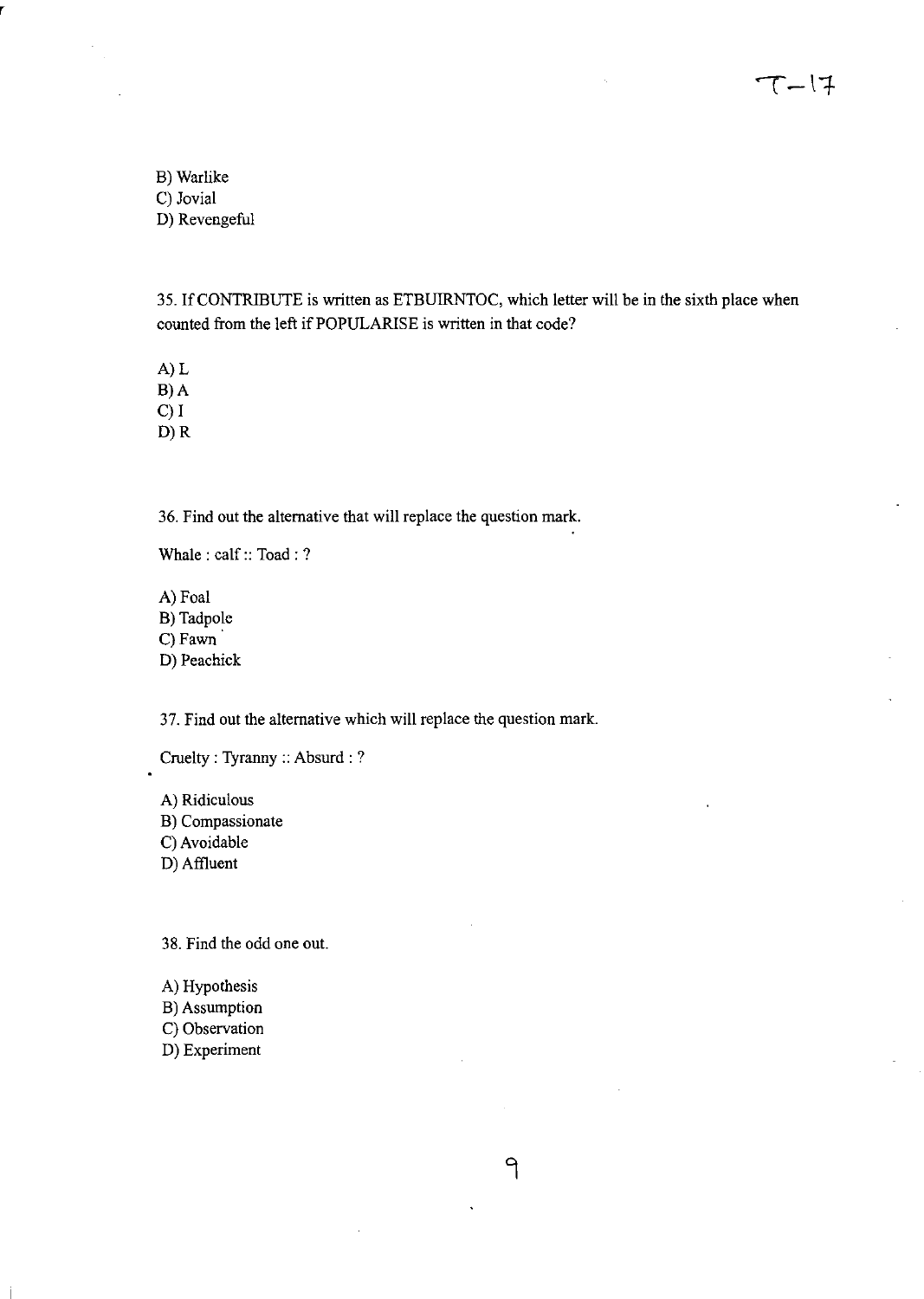39. Statement: Large number of people have become critically ill after consuming spurious liquor from a local shop.

## Courses of Action:

I. The Government should immediately close down all the shops selling liquor till the stocks are tested for presence of toxicity.

II. The owner of the liquor shop should be asked to leave the town and open a shop elsewhere. III. The owner of the liquor shop should immediately be arrested and tried for criminal negligence.

A) Only I and II follow B) Only II and III follow C) Only III follows D) Only I and III follow

40. When Anuj saw Manish, he recalled, "He is the son of the father of my daughter's mother." Wbo is Manish to Anuj?

A) Brother-in-law B) Brother C) Cousin D) Uncle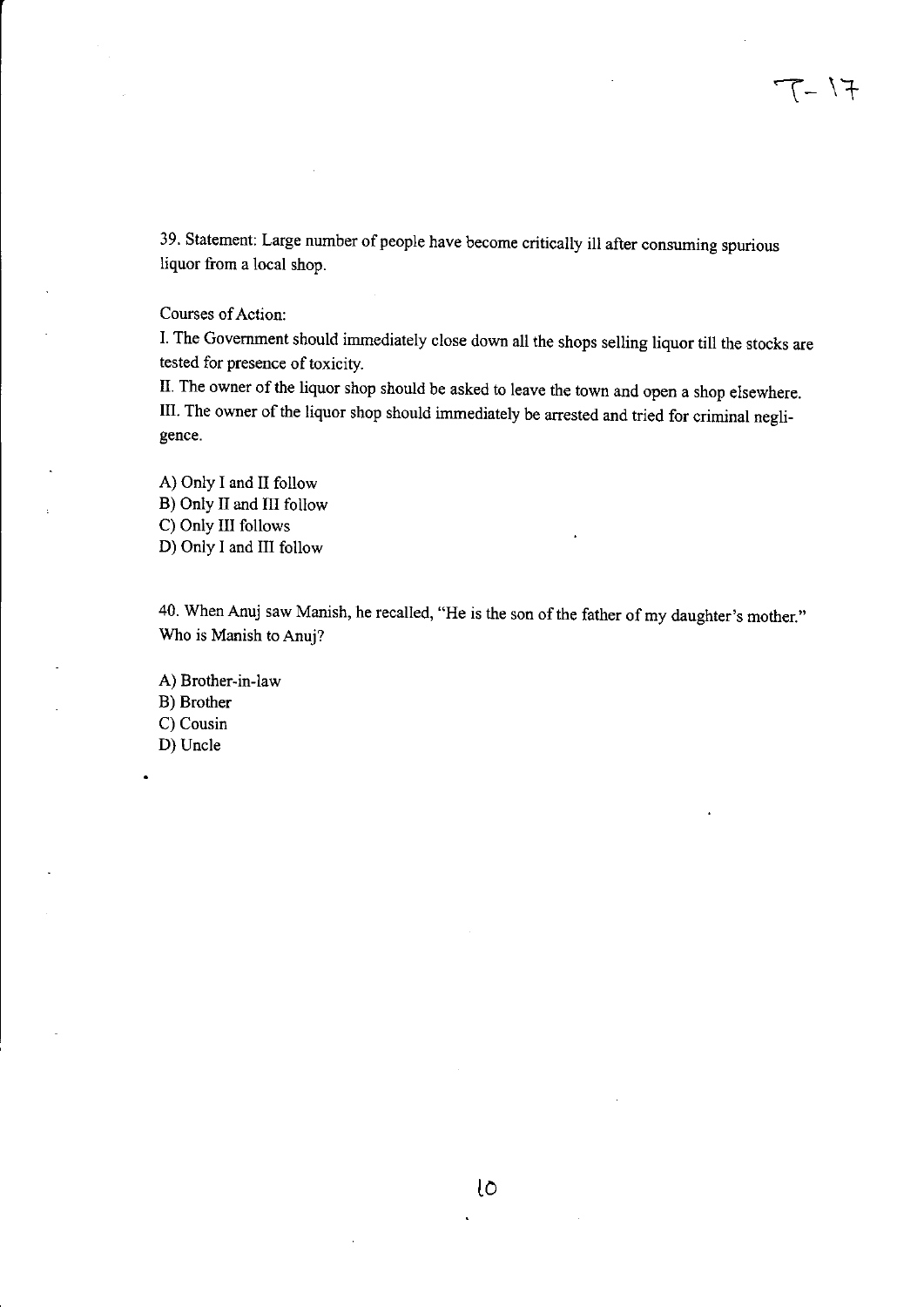### **PartB**

41. What are the possible harmonics of a sound whose wavelength is 10m in a medium in which the velocity of sound is 300m/s:

A) 60 and 90 Hz B) 15 and 30 Hz C) 3 and 6Hz D) None of the above

42. Find the potential difference between P and Q, if R1=R3=1000hm, R2=2000hm and  $V=10V$ ?



- $(A)$  1V
	- B)2V
	- C)4V
	- D) 5V

43. Mirage in a dessert is caused by

- A) Diffraction
- B) Reflection
- C) Refraction
- D) Hallucination

44. A 'green colored' cloth appears green when white light falls on it because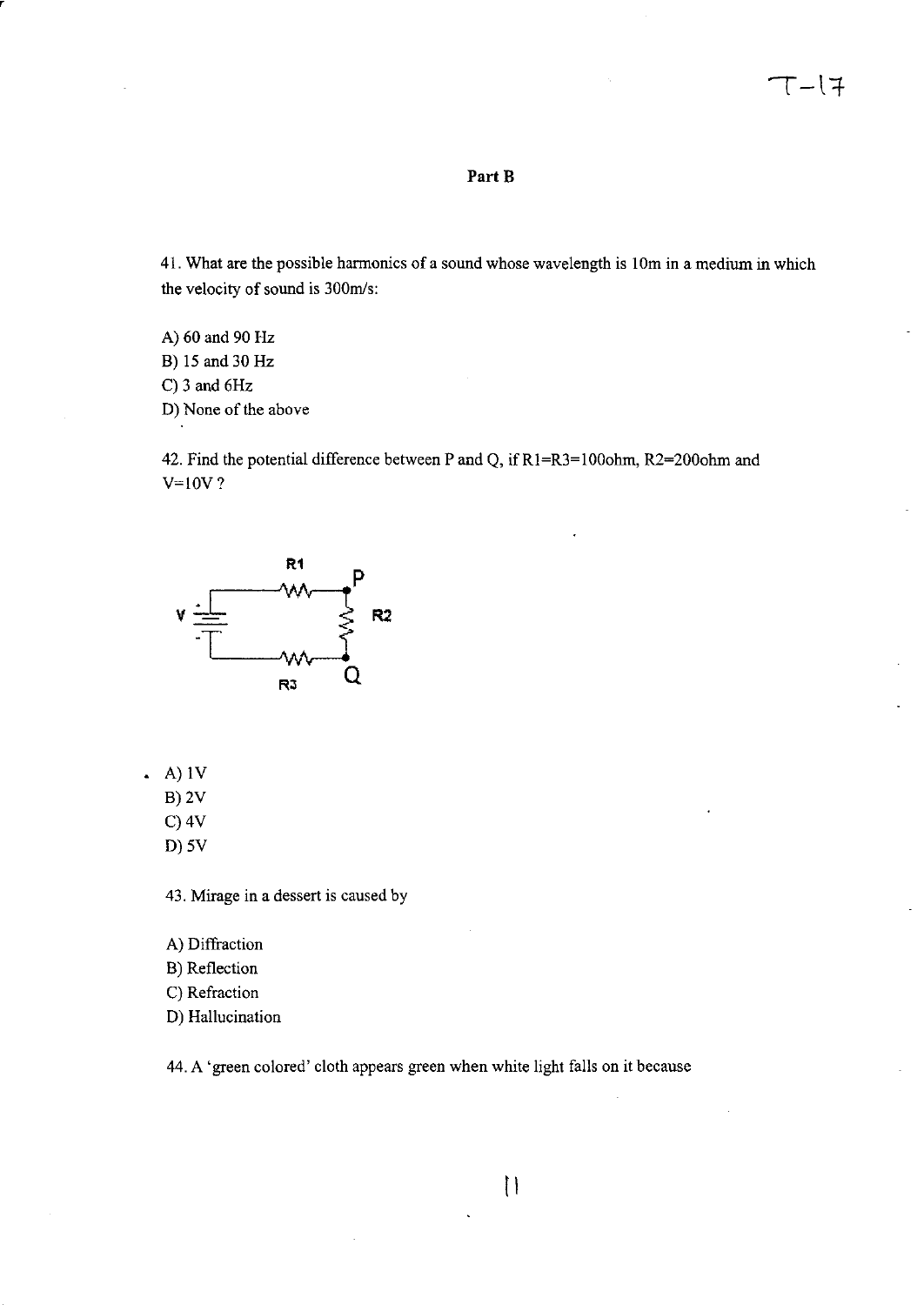A) It absorbs all other wavelengths than green

B) It absorbs green wavelengths

C) It refracts green wavelengths

0) It reflects all other wavelengths than green

45. What is the maximum amplitude possible for the following function of t, 2sin(200t)-2cos( lOOt):

 $A)2$ 

B) I

 $C$ ) 4

 $D)0$ 

46. If a vehicle is travelling at 30km/hr north in a straight line for 1hr and then east at 20km/hr for 2hrs what is the straight line distance from the starting point to the finish:

エーレキ

A) 50km

B)60km

C)40km .

D) 70km

47. A drop of ink diffuses in the water because

A) Like molecules repel each other

• B) Water has affinity to fill space between ink molecules

C) Ink molecules are moving randomly in every direction

0) Gravity pulls the ink molecules in to the interstitial spaces in the water

48. A bat that uses echolocation should emit a pulse of frequency 66kHz to detect an insect 3.3m away. It shuts its ear during the duration it emits sound. If the velocity of the sound is 330m/sec, what can be the maximum duration of the pulse if the entire echo from the insect is to be heard by the bat?

A)  $2*10^{-2}$ sec B)  $1*10^{-2}$ sec C)  $5*10^{-5}$ sec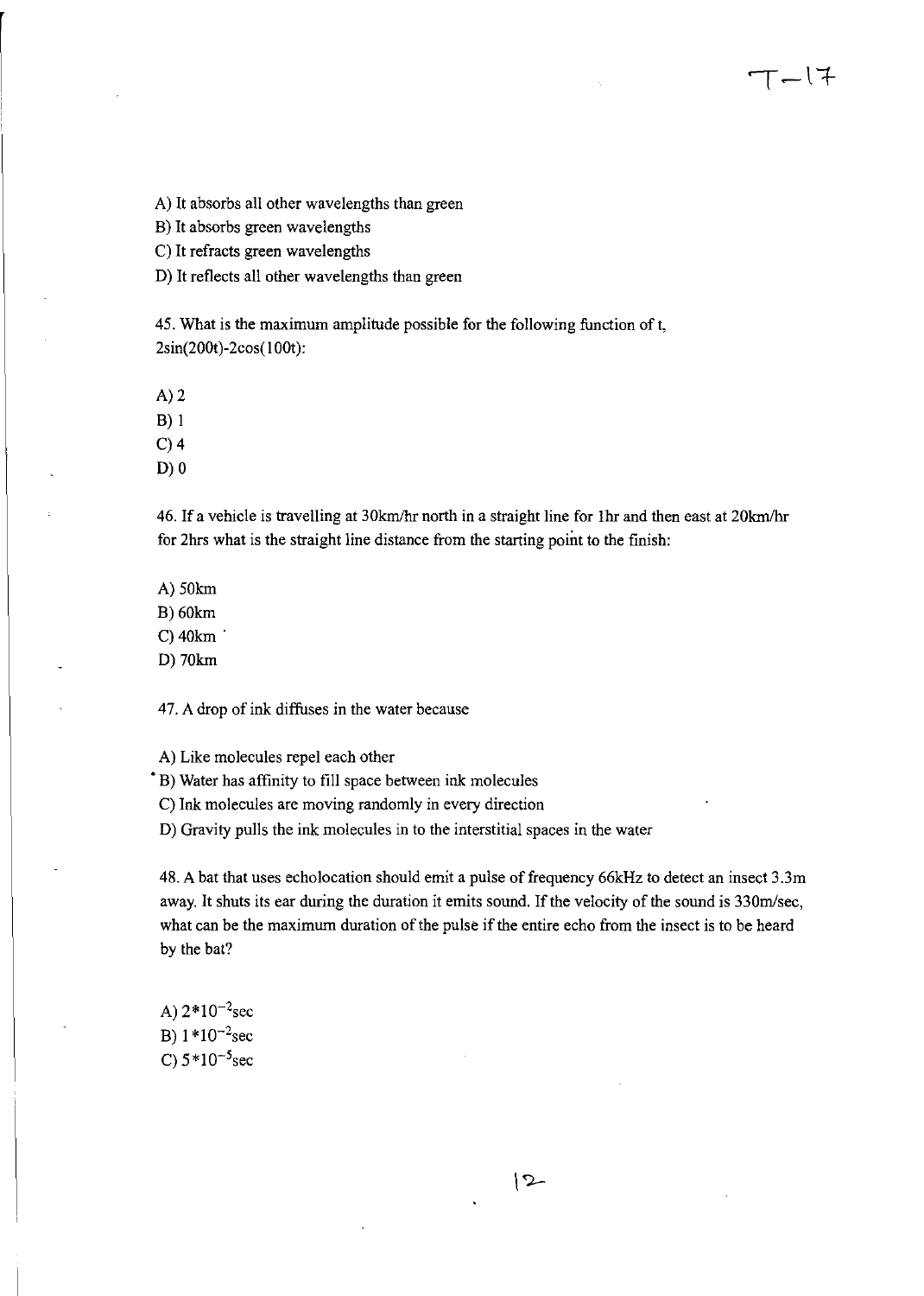$D$ 1 \*10<sup>-5</sup>sec

49. If a sound travels from air to glass which quantity will remain unchanged?

A) velocity

B) frequency

C) wavelength

D) amplitude

50. The minimum number of non-zero non collinear vectors required to produce a zero vector is:

A)4

B)3

 $C$ ) 2

D) I

51. The weakest chemical bonding is found in:

A) Hydrogen bonds

B) Van der Waals interaction

C) Covalent bonds

D) Ionic bonds

52. Which of the following is a p-block element?

A) Neon

B) Hydrogen

C) Zinc

D) Uranium

53. Endoplasmic reticulum (ER) in a cell is NOT involved in:

A) Synthesis of proteins

B) Modifications of proteins

C) Transport of proteins

D) Degradation of proteins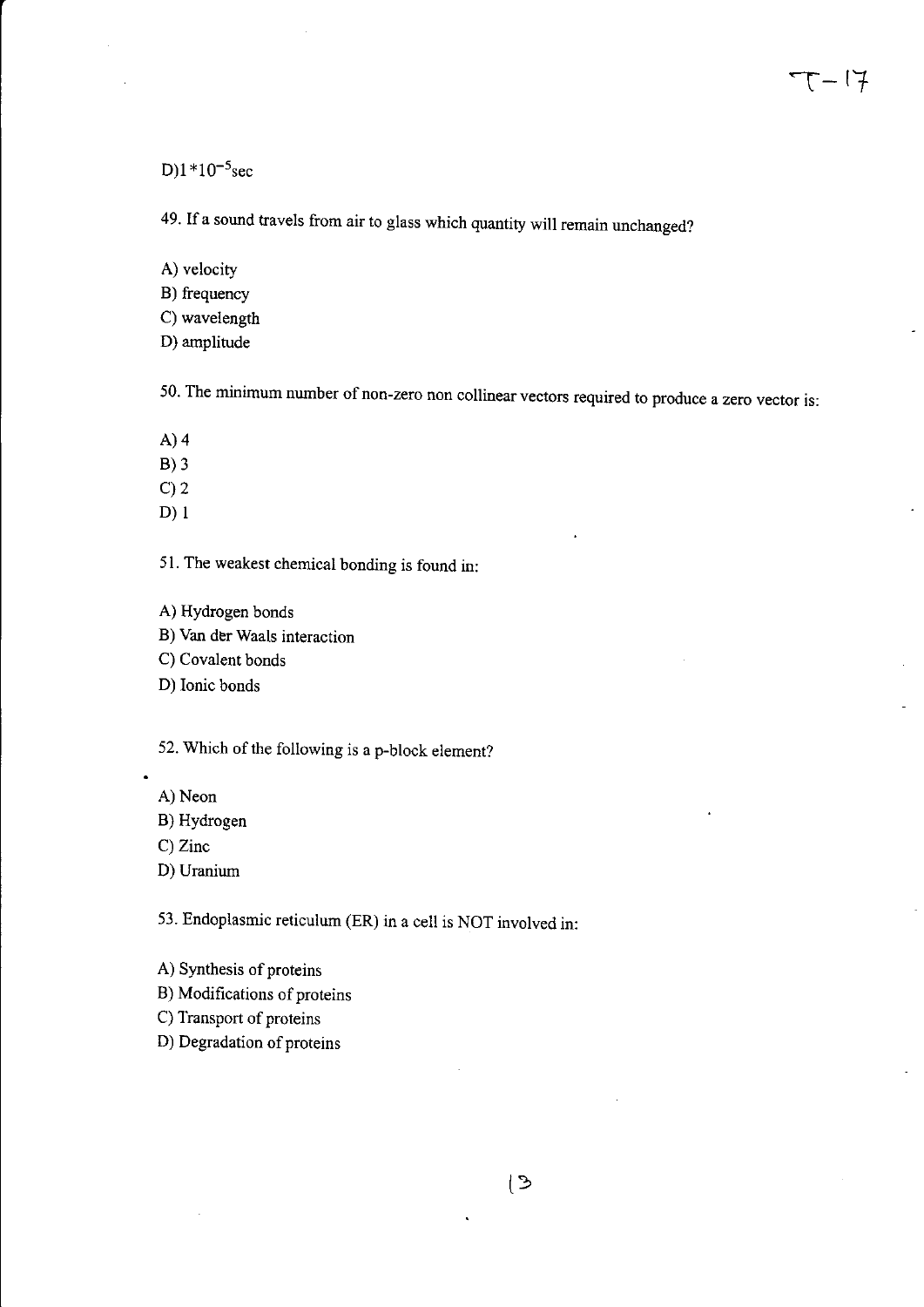54. Out of the following neurodegenerative disorders, which is NOT a genetic disorder?

A) Neurofibromatosis

B) Alzheimer's disease

C) Huntington disease

D) Encephalopathy

55. The functional unit of our nervous system is:

A) Axon

B) Cell body

C) Neuron

D) Dendrite

56. During competitive inhibition of an enzyme, K<sub>M</sub> (Michaelis constant) will:

- A) Increase
- B) Remain same
- C) Decrease
- D) Be infinity

57. Which neurotransmitter is associated with "reward system" in the brain?

- A) Serotonin
- B) Acetylcholine
	- C) Dopamine
	- D) Epinephrine

58. Cyclin-dependent protein kinases (Cdks) play an important role in:

- A) Cell apoptosis
- B) Cell division
- C) Cell migration
- D) All of these

59. CRISPR-Cas9 technology has been adapted from the:

 $14$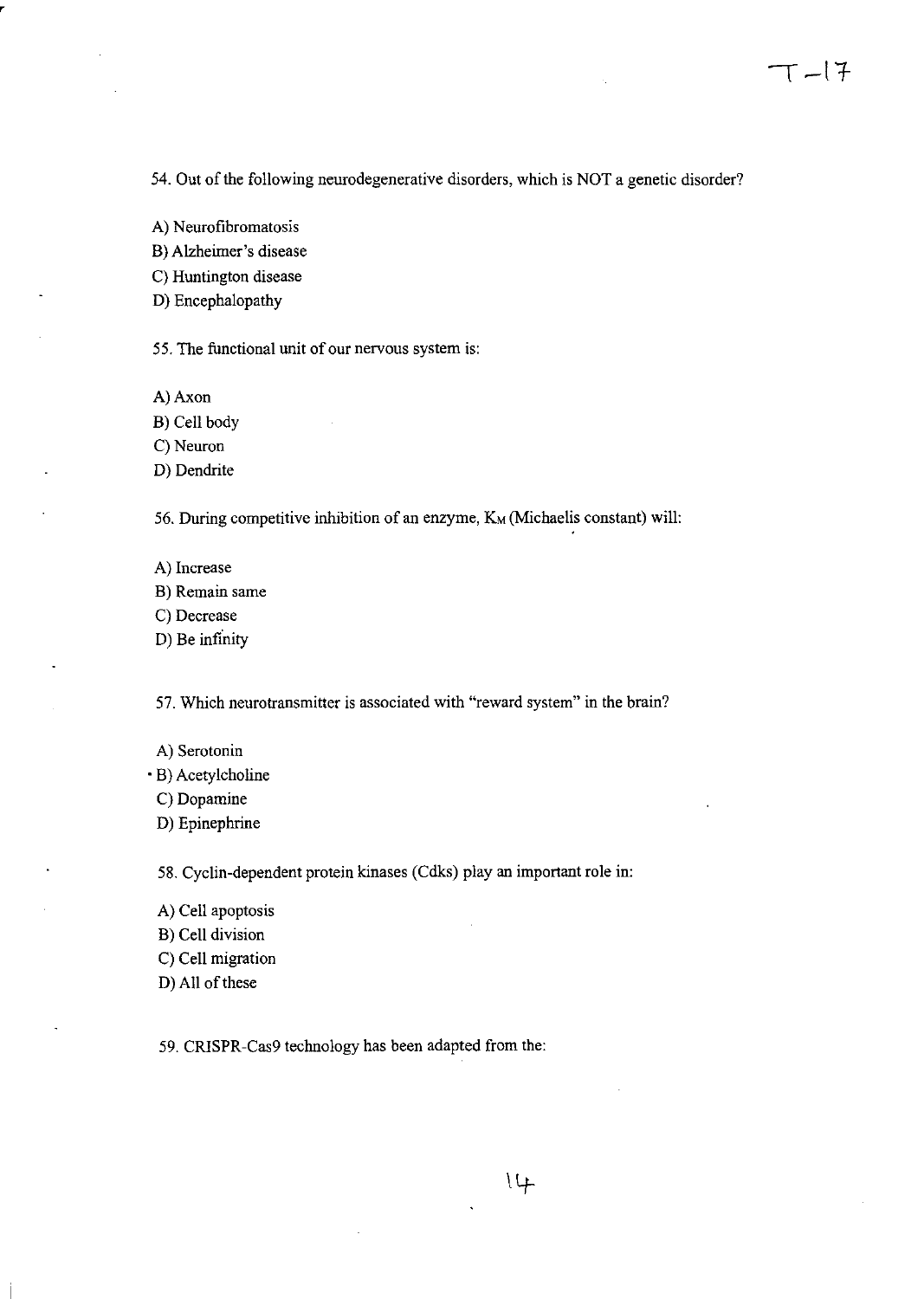$T (7-$ 

A) Bacteria

B) Viruses

C) Plants

D) Mammals

60. Genes P, Q, R, and S are located on the same chromosome. The recombination frequencies (RF) are as follows:

| Relationship | RF  |  |  |
|--------------|-----|--|--|
| P - O        | 10% |  |  |
| P-R          | 25% |  |  |
| P - S        | 23% |  |  |
| 0 - R        | 15% |  |  |
| R - S        | 48% |  |  |

What is the most likely order of the genes on the chromosome?

A) QRPS B)PRQS C) RQPS D) SQPR

61. Which of the following is a blood vessel that carries blood away from the heart?

A) Vein

B) Artery

C) Capillary

D) Nerve

62. Antibiotic resistance in bacteria occurs:

A) Due to mutations induced by antibiotic

B) Due to spontaneous random mutations irrespective of antibiotic exposure

C) Due to hydrolysis of antibiotic molecules by immune system of the host organism D) Due to A or C

 $15$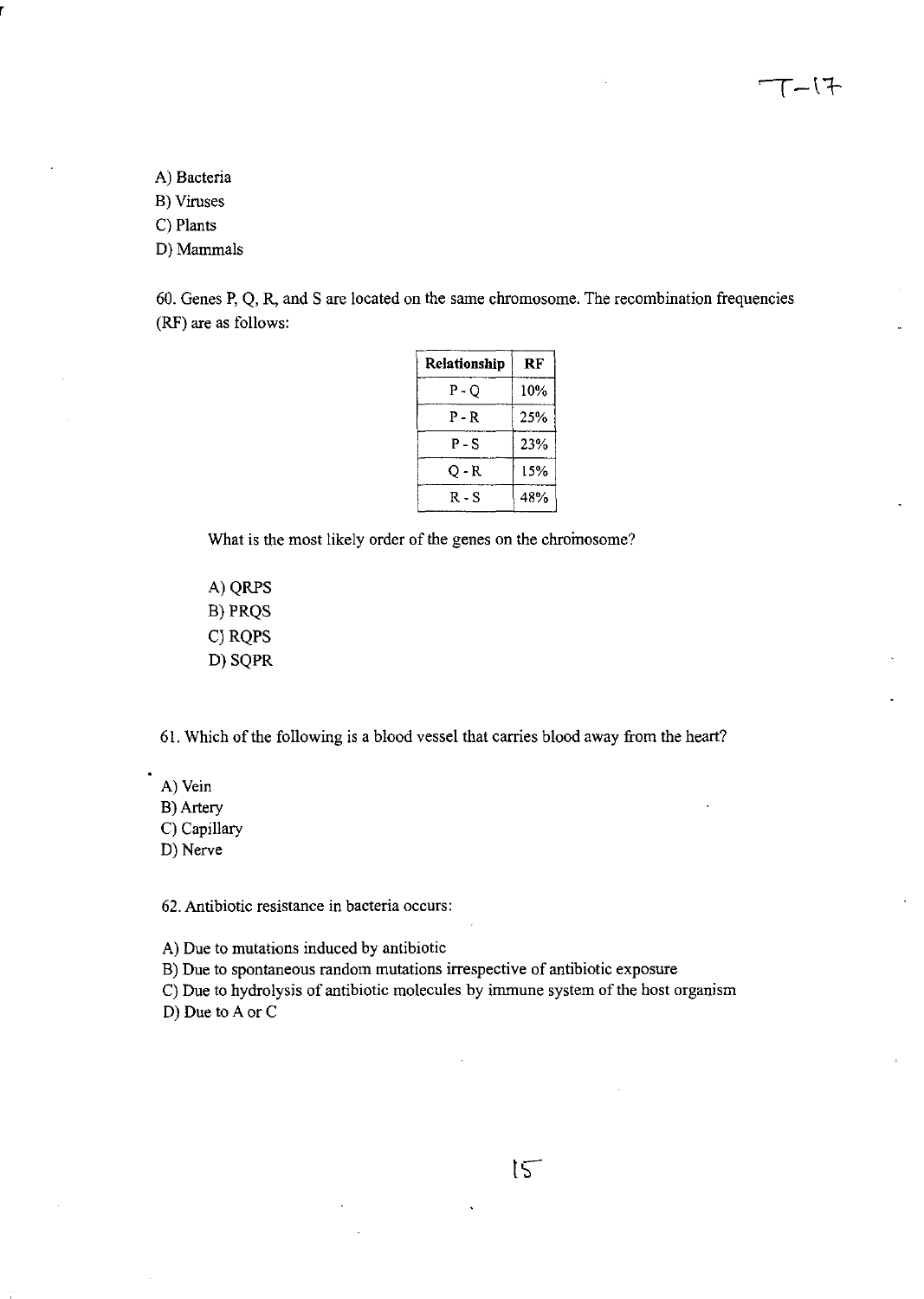63. Fungi are plants that lack:

A) Oxygen

B) Carbon dioxide

C) Chlorophyll

0) None of these

64. Which organ of the human body produces the fluid known as bile?

 $T-17$ 

A) Liver

B) Pancreas

C) Gall bladder

0) Kidney

65. What is detergent?

A) A liquid surfactant B) A liquid soluble C) A liquid sovent 0) A liquid solution

66. Which acid is present in lemon?

A) Malic acid

B) Citric acid

 $\ddot{\phantom{a}}$ 

C) Lactic acid

0) Tartaric acid

67. Which of the following is not a type of elements?

A) Metals B) Non Metals C) Metalloids 0) Gases

68. Which of the following gas in the atmosphere is directly responsible for acid rain?

 $\ddot{\phantom{1}}$ 

A) Chlorofluorocarbons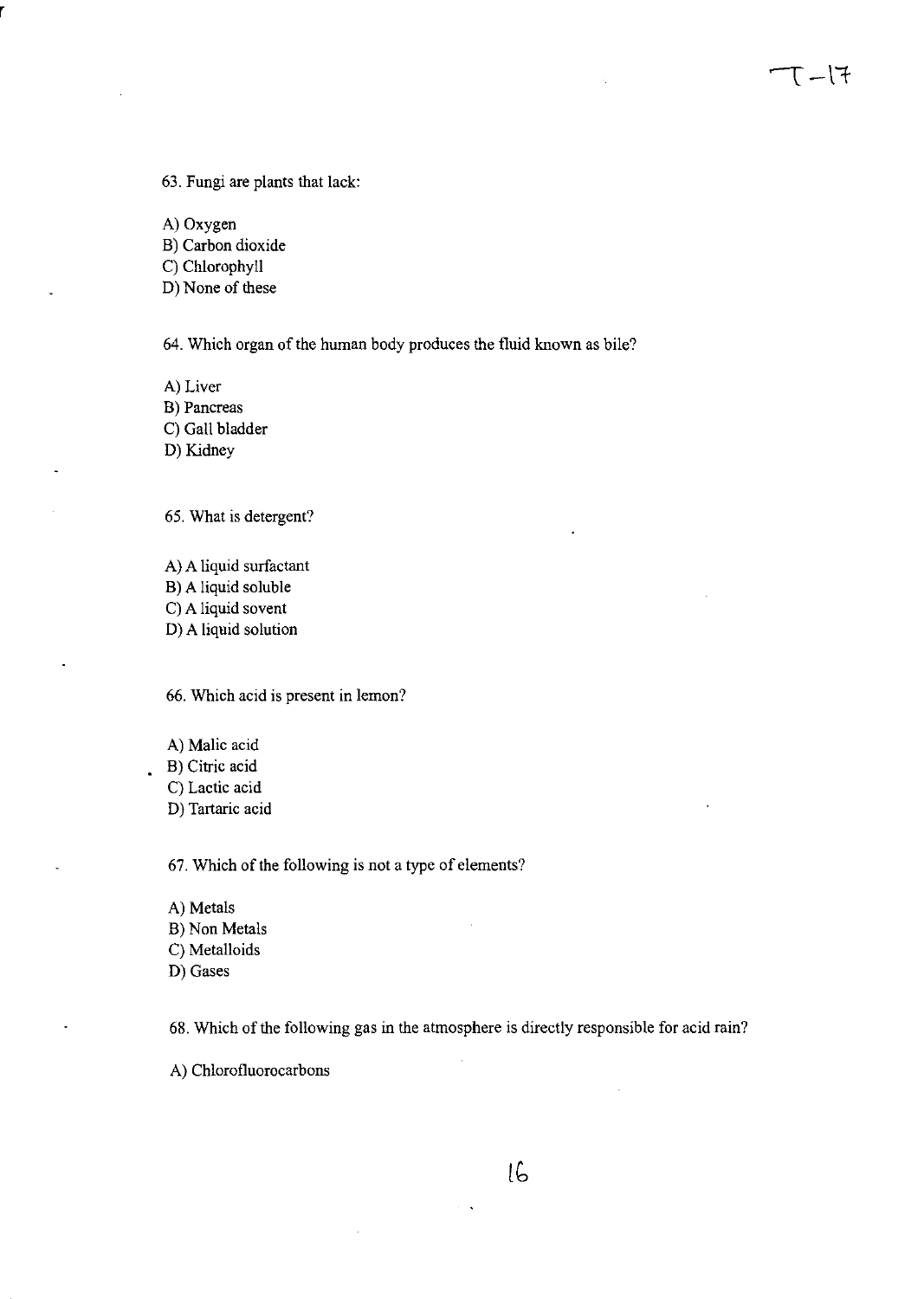B) Methane C) Ozone D) Sulphur dioxide

69. The gas utilized to fill up tyres of the aircraft is:

A) Hydrogen B) Helium C) Nitrogen D) Neon

*70. Bambyx mari,* that produces fine filaments of silk inside the cocoon, is a:

A) Butterfly B) Fruitfly C) Moth D) Dragonfly

71. What is NOT an assumption commonly made by the cognitive approach to psychology

A)Answers to basic empirical questions can be given in terms of information processing models B) That cognitive capacities can be regarded as relatively isolated

エノー

C) That cognition can only be understood with reference to stimuli and responses

D) Cognitive psychology tends to focus on the individual rather than on cultural or societal factors

72. Which of the following features of introspective psychology did behaviorism object to?

A) Introspective psychology claimed to be studying behavior.

B) Introspective psychology claimed to be studying "inner" psychological states.

- C) Introspective psychology claimed to be able to give a full account of human psychology using only non-psychological terms.
- D) Introspective psychology placed great emphasis on evidence and data.

73. What is one major theme in the work of Chomsky, Miller, and Broadbent?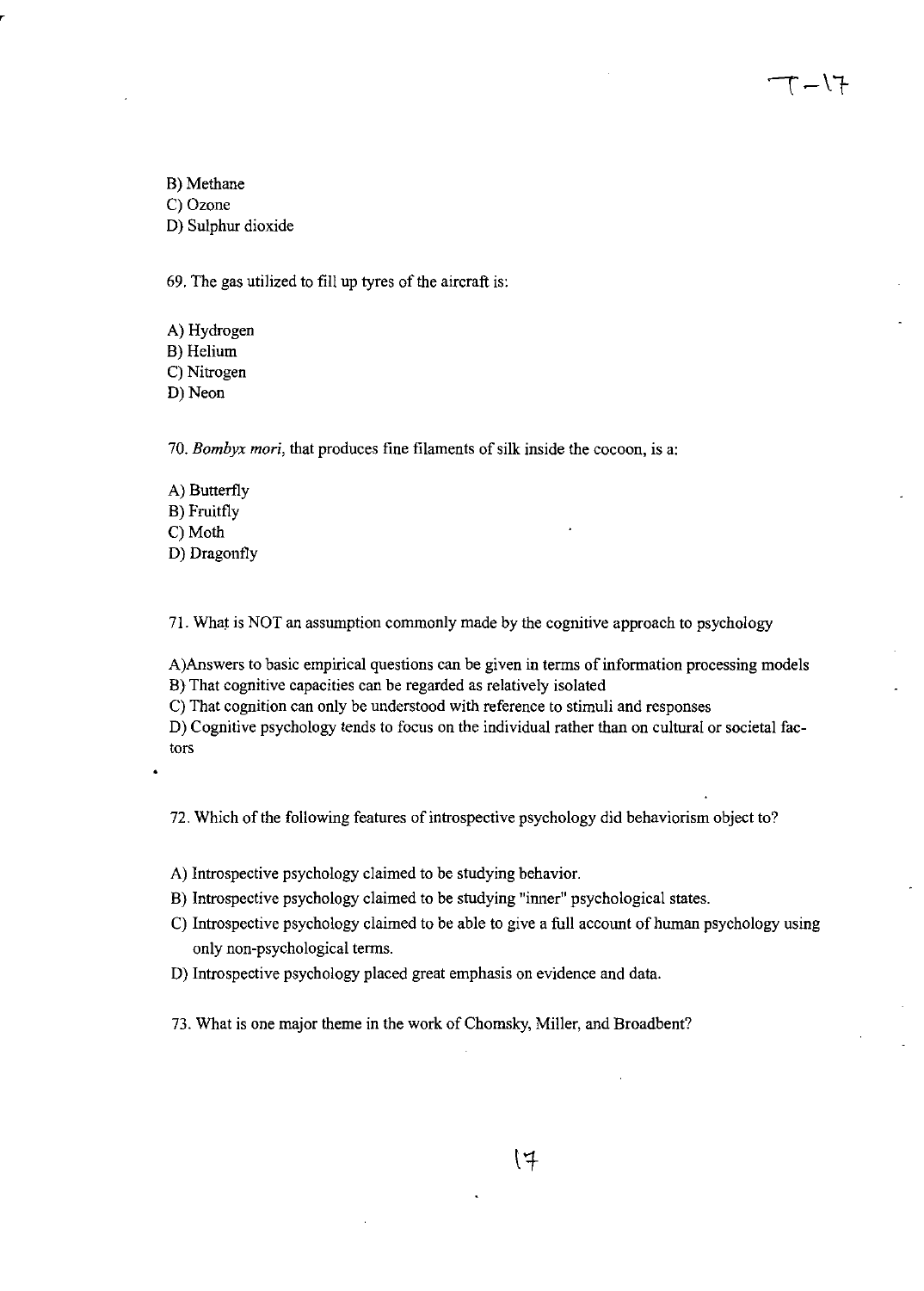A) Chunking

B) Syntax

C) Information

## D) Intelligence

74. What is one crucial idea that came out of applying the Turing machine to human minds?

 $T-17$ 

- A) Information processing is algorithmic
- B) Mental maps are algorithmic
- C) Parallel processing

D) Serial processing

75. What was the model for early cognitive accounts of how information is transformed and transmitted in the human brain?

- A) Rats
- B) Computers
- C) Insects
- D) Primates

 $\ddot{\phantom{1}}$ 

76. What is anosognosia?

A) An impairment in recognizing object

- B) An impairment in recognizing faces
- C) An impairment in recognizing other impairments
- D) An impairment in learning and remembering new information

77. A double dissociation occurs where:

- A) Patient A shows a selective impairment in task A, but preserved performance in task B
- B) Patient A shows a selective impairment in task A and a selective impairment in task B
- C) Patient A shows a selective impairment in task A and preserved performance in task B, while Patient B shows a selective impairment in task B but preserved performance in task A
- D) Patient A and Patient B both show impaired performance on tasks A and B. However, Patient A shows greater difficulty with task A than task B, and Patient B shows greater difficulty with task B than task A.

78. Which of the following is regarded as a well know Gestalt psychologist?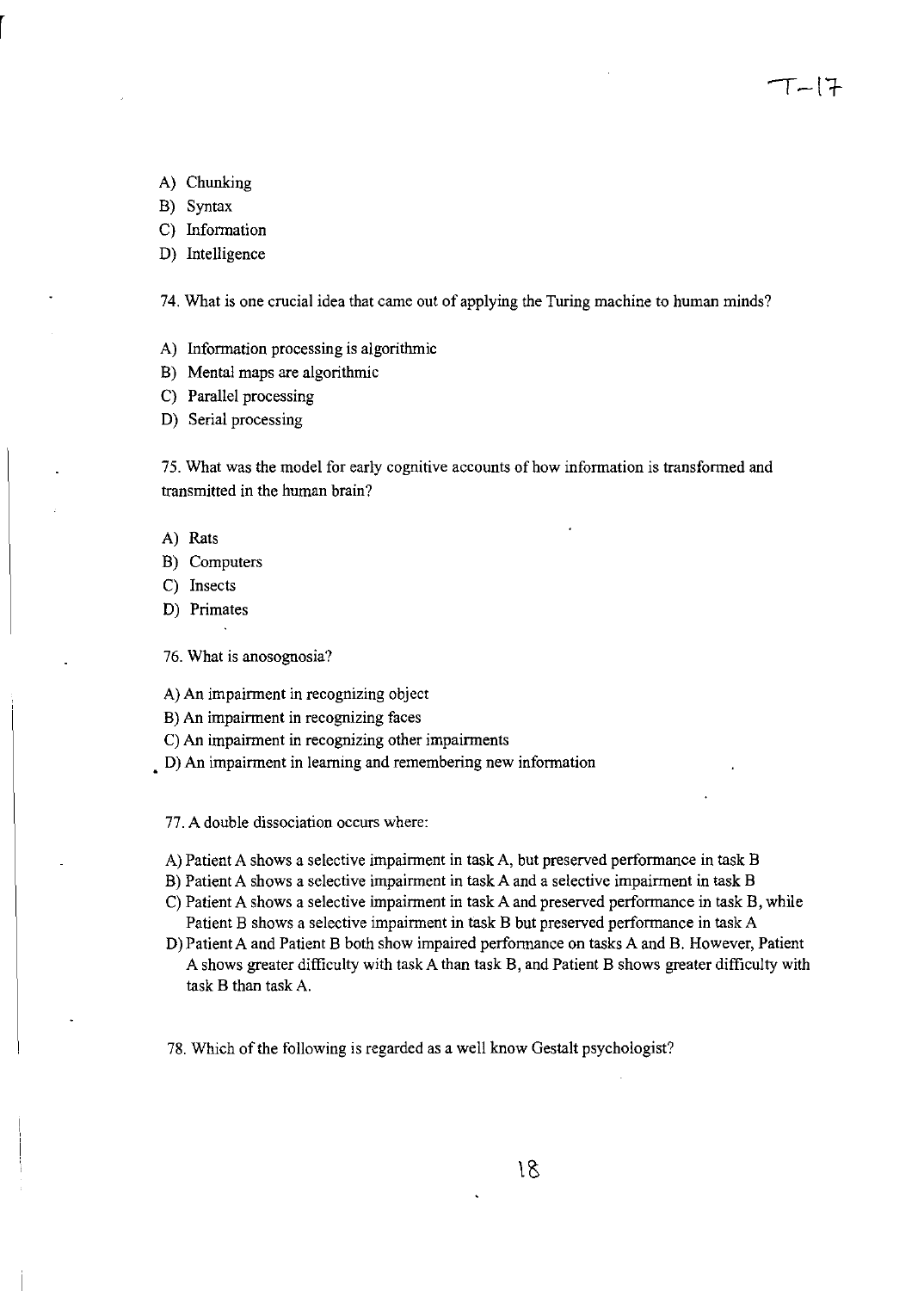A) Wertheimer

B) Chomsky

C) Skinner D) Watson

79. What part of the brain has been operated on to produce split-brain syndrome?

A) Corpus callosum

B) The frontal lobes

C) Right temporal pole

D) Parietal cortex

80. According to Coltheart, which of the characteristics of modularity proposed by Fodor is the most crucial?

 $T-17$ 

A) Innate and genetically determined

B) Informational encapsulation

C) Domain specificity

D) Modular processing is fast

81. Which of the following describes a condition known as unilateral neglect?

A) Reporting of blindness in the visual field, despite some spared ability to process information in that part of the visual field.

B) Where an individual cannot distinguish between line drawings of different objects, however they are displayed.

C) Loss of knowledge of certain categories.

D) Patients suffering from unilateral neglect tend to ignore stimuli located on the contralesional side (i.e. the opposite side to the lesion, usually the left).

82. What are participants asked to do in an attentional shadowing task?

A) Listen to two messages simultaneously.

B) Attend to two messages presented in different modalities.

- C) Repeat everything that is heard in one ear, following like a shadow close behind a spoken message.
- D) Listen to a spoken list of random digits responding only when a particular digit is heard.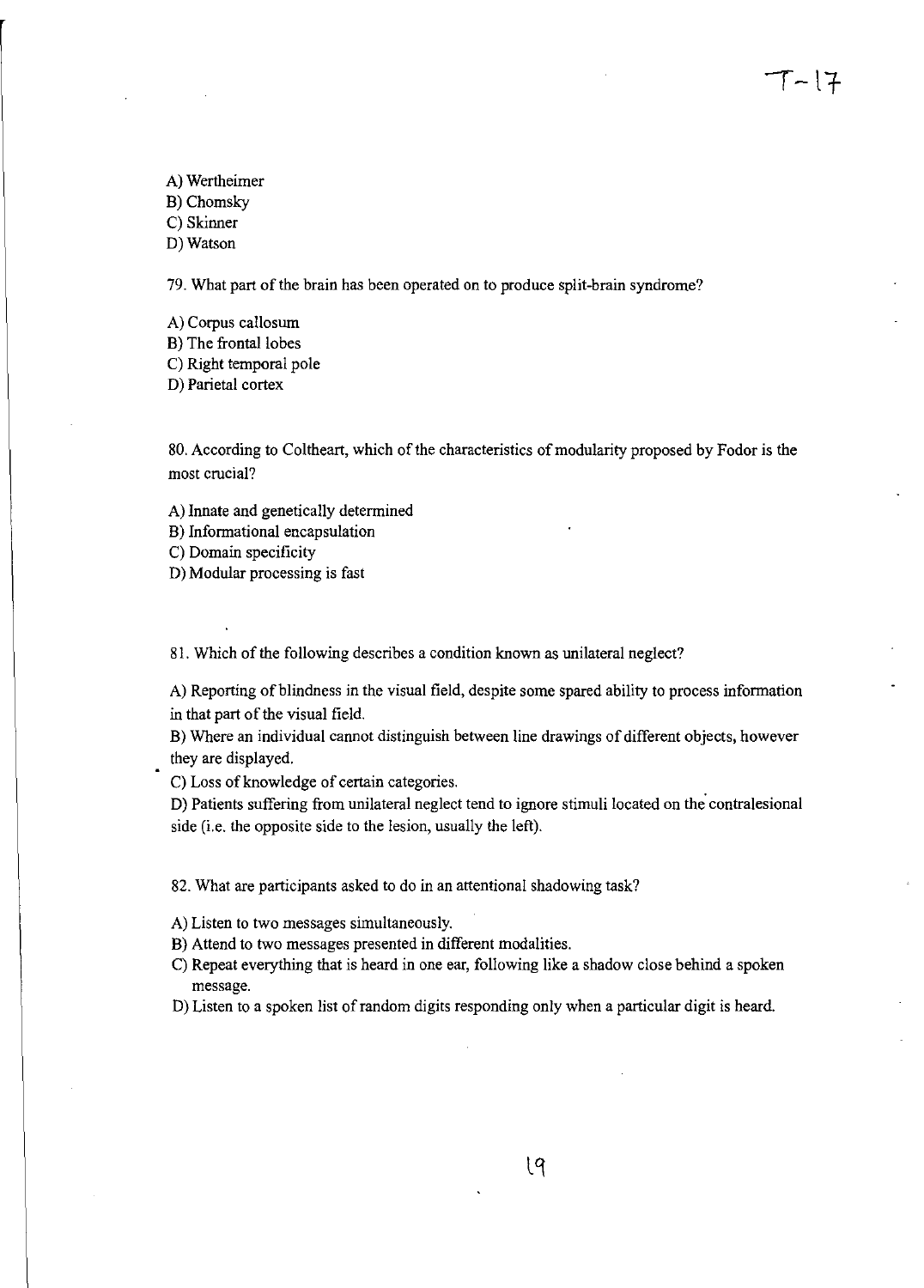83. Damage to one of the parietal lobes can cause ...

A) Sensory neglect

B) Blindsight

C) Balint's syndrome

D) Attentional blink

84. Which of the following is NOT a Gestalt law?

A) The law of similarity

B) The law of Pragnanz

C) The law of openness

D) The law of proximity

85. \_\_\_\_ scan measures brain activity through injecting a radioactive glucose that allows to observe the brain's functioning.

A)EEG

B)TMS

C) PET

D) CAT

86. At what stage does filtering occur in early selection models of attention?

A) Before perceptual processing

B) After semantic processing

• C) Before semantic processing

D) At every stage

87. The dorsal stream in visual processing ...

A) Projects to parts of the brain primarily involved in face recognition

B) Projects to parts of the brain involved in line and edge detection

C) Projects to regions of the brain that appear to be involved in the analysis of information involved in the position and movement of objects

D) Projects to regions of the brain that appear to be involved in pattern discrimination and object recognition

88. Who proposed the global workspace theory of consciousness?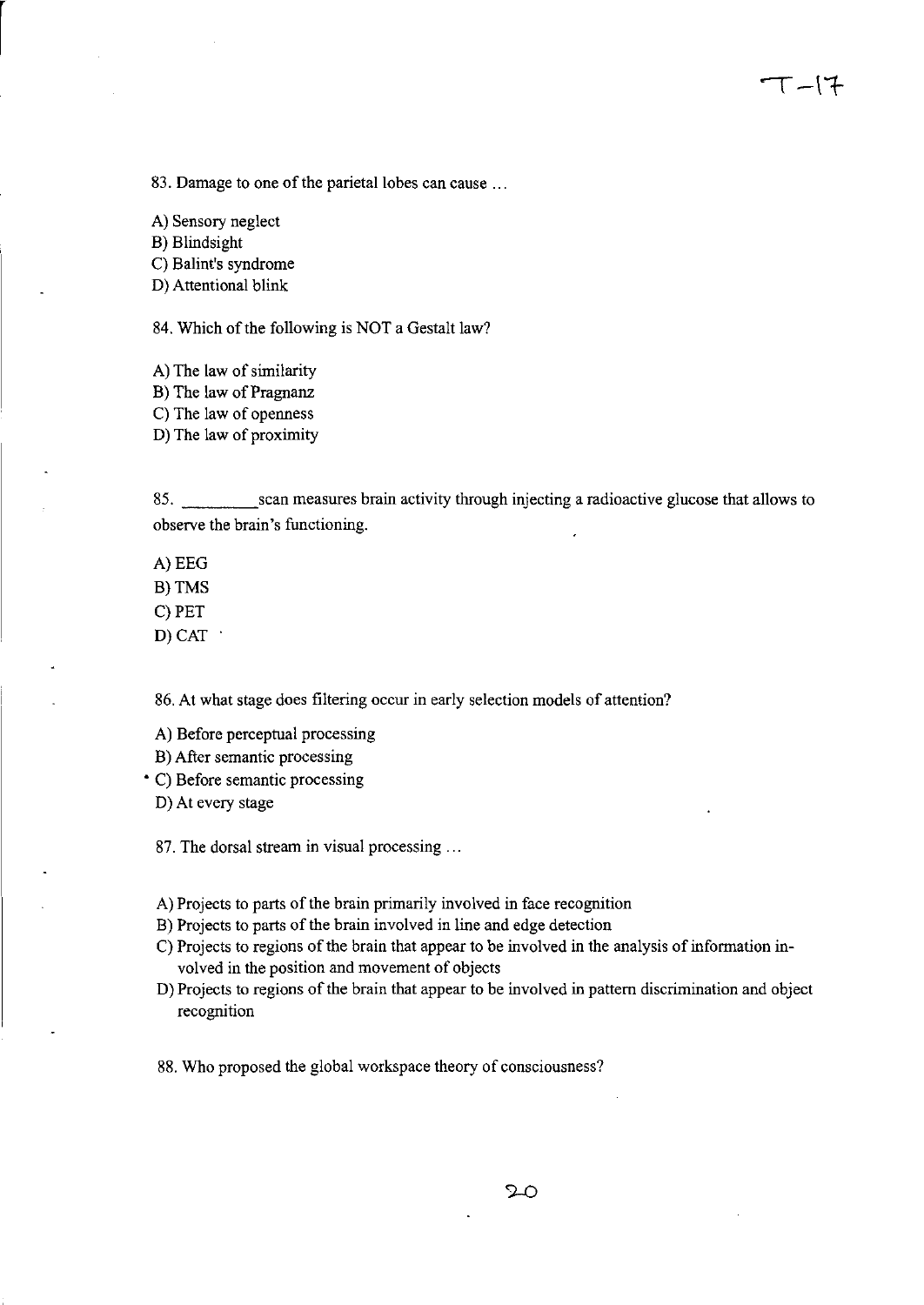$T-17$ 

A) Baars B) Dennett C) Chalmers D) Churchland

89. Which ERP effect is traditionally linked with expectation violation?

A) N400

B) P300

C)LRP

D) Both a and b.

90. Blindsight is a disorder where:

A) There is an inability to recognize emotional facial expressions

B) There is ability to provide semantic information about an object without being able to name it

- C) There is an inability to provide semantic information about an object or to name it
- D) There is a somewhat preserved ability to respond appropriately to visual stimuli in the blind region of the visual field despite the patient having no sense of seeing them

91. According to Chalmers the 'hard' problem for consciousness is:

A) Understanding which regions of the brain are associated with consciousness

B) Understanding how information is shared between modular neural and cognitive systems

C) Understanding the interactions between different cognitive systems

D) Understanding how neural or cognitive processes give rise to phenomenal conscious experience

92. Main symptom of Wernicke's aphasia is

A) fluent but meaningless speech

B) Visual deficits

C) Slow memory

D) All of the above

93. Qualia is a term related to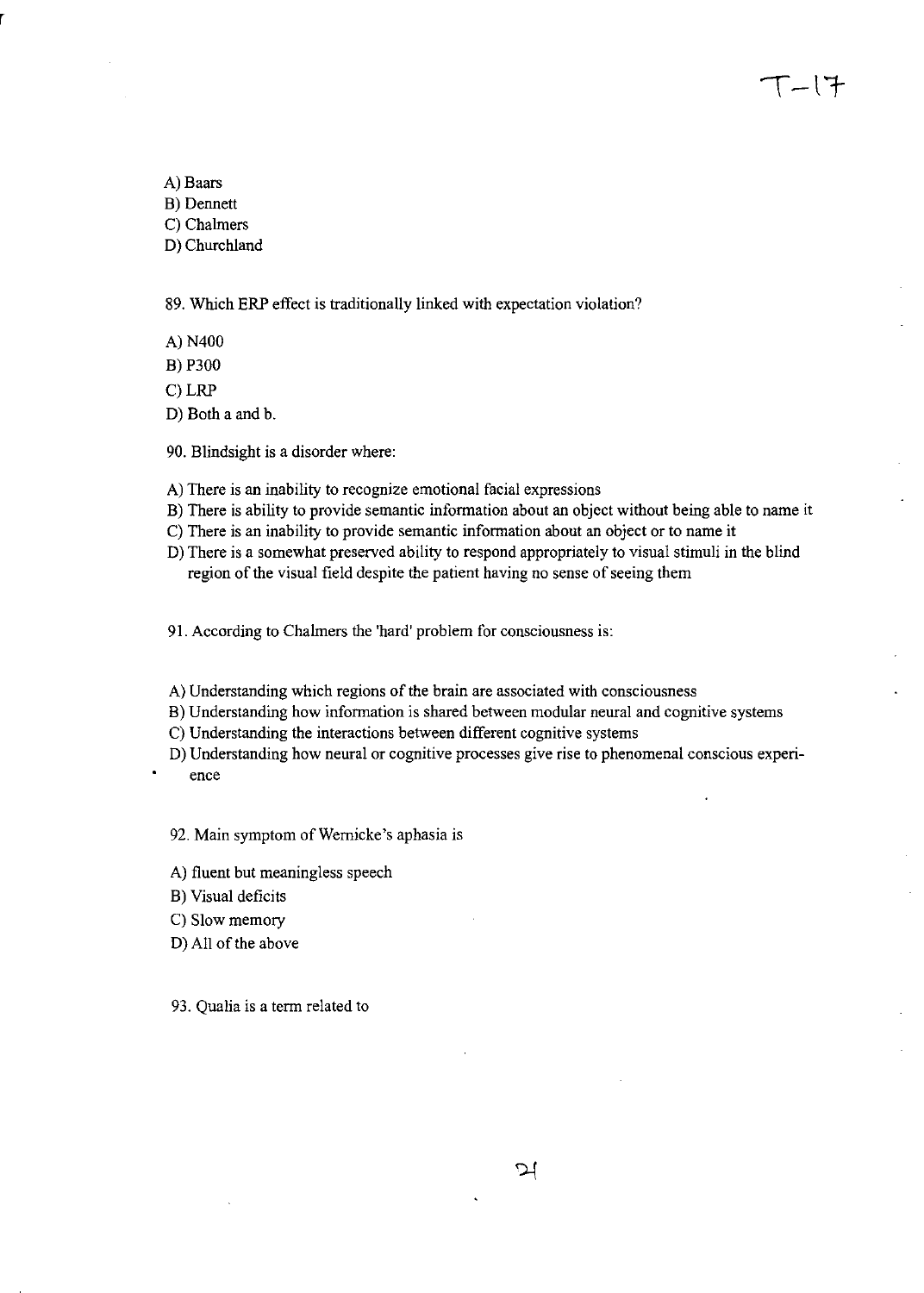A) consciousness

B) attention

C) memory

D) perception

94. Which of the following would be categorized as a incongruent trial in a colour-word stroop task?

てーに

A) The word "RED" written in green ink

B) The word "APPLE" written in blue ink

C) The word "RED" written in blue ink

D) Both a and c

95. What does SOA stand for?

A) Stimulus onset asynchrony

B) Stimulus offset asynchrony

C) Stimulus on acquisition

D) None of the above

96. In eye movement research, microsaccades refer to:

A) A small jerky movement

B) A smooth continuous movement

C) Movement to an optimal viewing position

D) A more or less stationary period

97. Which of the following techniques has the best temporal resolution in brain imaging?

A) Functional magnetic resonance imaging (fMRI)

B) Single-photon emission computing tomography (SPECT)

C) Positron emission tomography (PET)

D) Electroencephalography (EEG)

98. The visual world paradigm has been used to measure which of the following?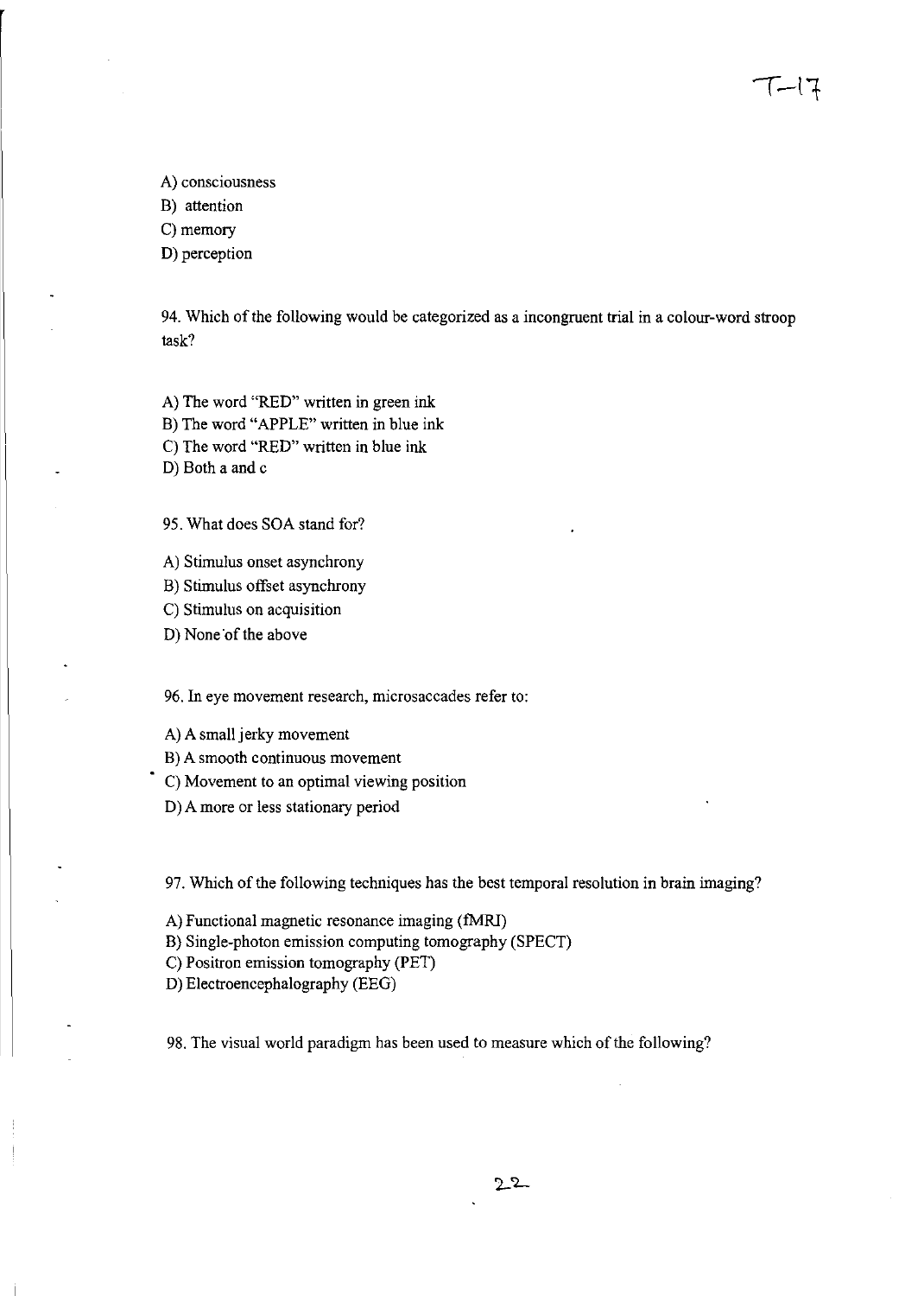A) Spoken word recognition

B) Translation activation in bilinguals

C) Predictive processing

D) All of the above

99. Why is transcranial magnetic stimulation (TMS) not used regularly to study function in the temporal lobe?

エー[で

A) Because TMS can only penetrate the cortex.

B) Because the temporal lobes are too deep in the brain.

C) Because it is painful.

D) Because TMS causes long-lasting damage to the temporal lobes.

100. In the interpretation of electroencephalography (EEG) or magnetoencephalography (MEG) the inverse problem is also known as:

A) the baseline correction problem.

B) the correspondence problem.

C) the Helmholtz principle.

D) the mapping problem.

 $\bullet$